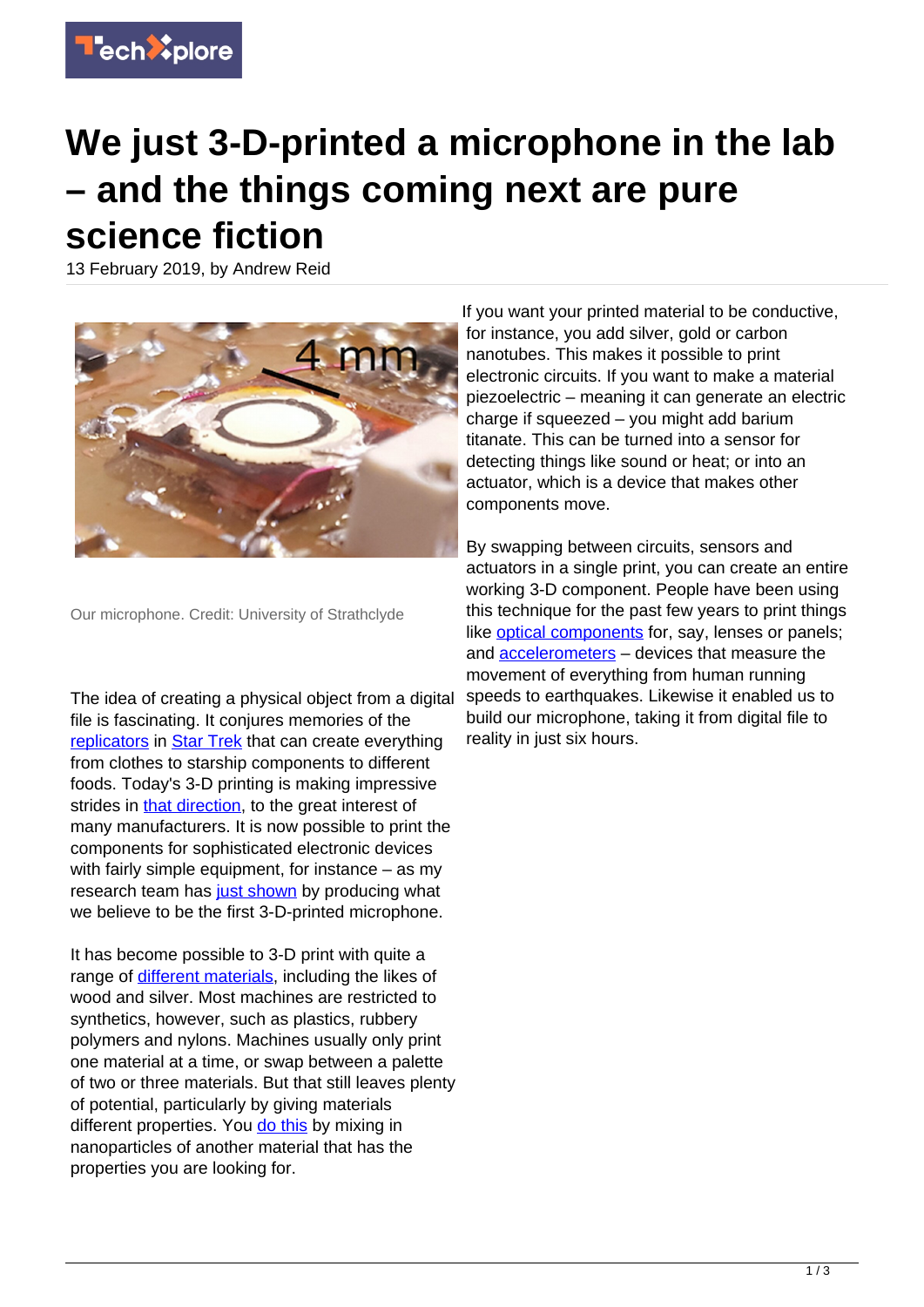



Credit: [Fabriksimf](https://www.shutterstock.com/image-photo/3d-printing-progress-567506227)

## **Pimp your plastic**

Ideally we would have used one of the popular MakerBot 3-D printers, which start at below £1,000, but they don't like it if you add tiny particles to your materials. They work by squeezing out a filament of plastic resin, which then sets when it cools, but nanoparticles tend to gum this system up – especially if you put in enough to make the new properties powerful.

Instead we used an Asiga Pico 27 plus, which costs over £6,000. It uses a system called [digital light](https://www.think3d.in/digital-light-processing-dlp-3d-printing-technology-overview/) [processing,](https://www.think3d.in/digital-light-processing-dlp-3d-printing-technology-overview/) where the plastic is solidified by exposure to [ultraviolet light](https://techxplore.com/tags/ultraviolet+light/). The light is patterned by reflecting it off 4,000 digital micromirrors like the ones used in home film projectors. To make a model, you just project a series of 2-D images onto the liquid plastic, moving the model slightly

upwards every time a layer is solidified. The nanoparticles change the amount of exposure to the light that is needed by the resin, and tend to absorb or scatter the light, but once you've accounted for this, printing can go quite smoothly.

One drawback with digital light processing is that it's not friendly to changing material types. Because the material starts in the form of a liquid resin, it has to be contained in a vat: the model is dipped into the liquid every time another layer is printed. To change the material, you have to stop everything and swap vats manually before starting again with the next image layer.

You can mitigate this by making a hole in your model at the place where you want to add a different material. You can then swap materials and overprint into the hole, which gives you a 3-Dprinted part with interconnected different properties.

## **Whatever next**

The technical challenges of 3-D printing a working microphone are largely in process control, timing the exposure of UV light down to the millisecond and carefully combining and mixing the different [materials](https://techxplore.com/tags/materials/). The end result was a device that pretty much behaves as a normal microphone, except with a slightly poorer signal to noise level, and with a bit too much electrical resistance in the conducting layers. It wouldn't be as good as the silicon-based microphone you would find in your smartphone, for instance.

Other people 3-D-printing nanocomposites have come up against similar issues. When making the [optical components](https://techxplore.com/tags/optical+components/) or accelerometers I mentioned earlier, people have usually tried to get the best of both worlds by embedding pre-built microchips and sensors into printed parts or by modifying the plastic after it is built. We're not at the stage where you would be able to print, say, a smartphone from scratch worthy of the name: the Samsungs and Apples are safe for a while yet.

Yet our current technical capabilities still open the door to some amazing possibilities – partly because good actuators are easier to print than good